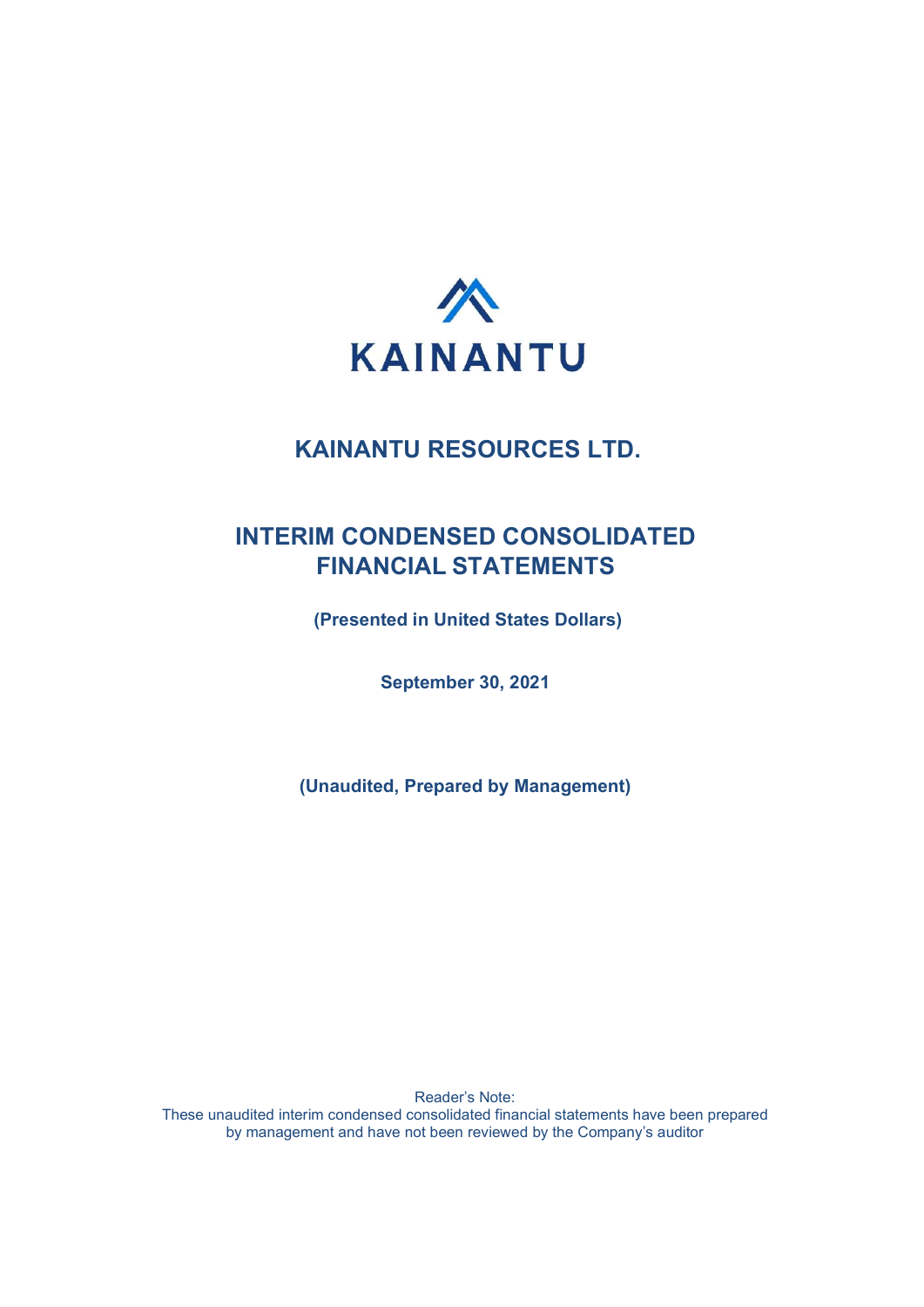#### Interim Condensed Consolidated Statements of Financial Position (Presented in thousands of United States Dollars) (Unaudited, Prepared by Management)

| As at                                                         | <b>Note</b>    |    | September 30,<br>2021 | November 30,<br>2020 |       |
|---------------------------------------------------------------|----------------|----|-----------------------|----------------------|-------|
| <b>ASSETS</b>                                                 |                |    |                       |                      |       |
| <b>Current</b>                                                |                |    |                       |                      |       |
| Cash and cash equivalents                                     |                | \$ | 1,095                 |                      |       |
| Receivables                                                   |                |    | 75                    | \$                   | 11    |
| Deferred financing costs                                      |                |    |                       |                      | 246   |
| <b>Total Current Assets</b>                                   |                |    | 1,170                 |                      | 257   |
|                                                               |                |    |                       |                      |       |
| <b>Non-Current</b>                                            |                |    |                       |                      |       |
| Property and equipment                                        | 4              |    | 501                   |                      | 462   |
| Exploration and evaluation assets                             | 5              |    | 3,874                 |                      | 2,711 |
| <b>Total Non-Current Assets</b>                               |                |    | 4,375                 |                      | 3,173 |
|                                                               |                |    |                       |                      |       |
| <b>Total Assets</b>                                           |                | \$ | 5,545                 | \$                   | 3,430 |
| <b>LIABILITIES AND SHAREHOLDERS' EQUITY</b><br><b>Current</b> |                |    |                       |                      |       |
| Accounts payable and accrued liabilities                      |                | \$ | 370                   | \$                   | 421   |
| Due to related parties                                        | $\overline{7}$ |    | 40                    |                      | 445   |
| <b>Total Current Liabilities</b>                              |                |    | 410                   |                      | 866   |
| <b>Shareholders' Equity</b>                                   |                |    |                       |                      |       |
| Share capital                                                 | 6              |    | 6,056                 |                      | 2,802 |
| Share-based payment reserve                                   |                |    | 344                   |                      |       |
| Accumulated other comprehensive income                        |                |    | 73                    |                      | (6)   |
| <b>Deficit</b>                                                |                |    | (1, 338)              |                      | (232) |
| <b>Total Shareholders' Equity</b>                             |                |    | 5,135                 |                      | 2,564 |
|                                                               |                |    |                       |                      |       |
| <b>Total Liabilities and Shareholders' Equity</b>             |                | \$ | 5,545                 | \$                   | 3,430 |
| Nature of business<br>Continuance of operations               | 1<br>2(c)      |    |                       |                      |       |

Approved and authorized by the board of directors on November 26, 2021:

| "Marcus Engelbrecht" |          | "Matthew Salthouse" |                 |
|----------------------|----------|---------------------|-----------------|
| Marcus Engelbrecht   | Director | Matthew Salthouse   | <b>Director</b> |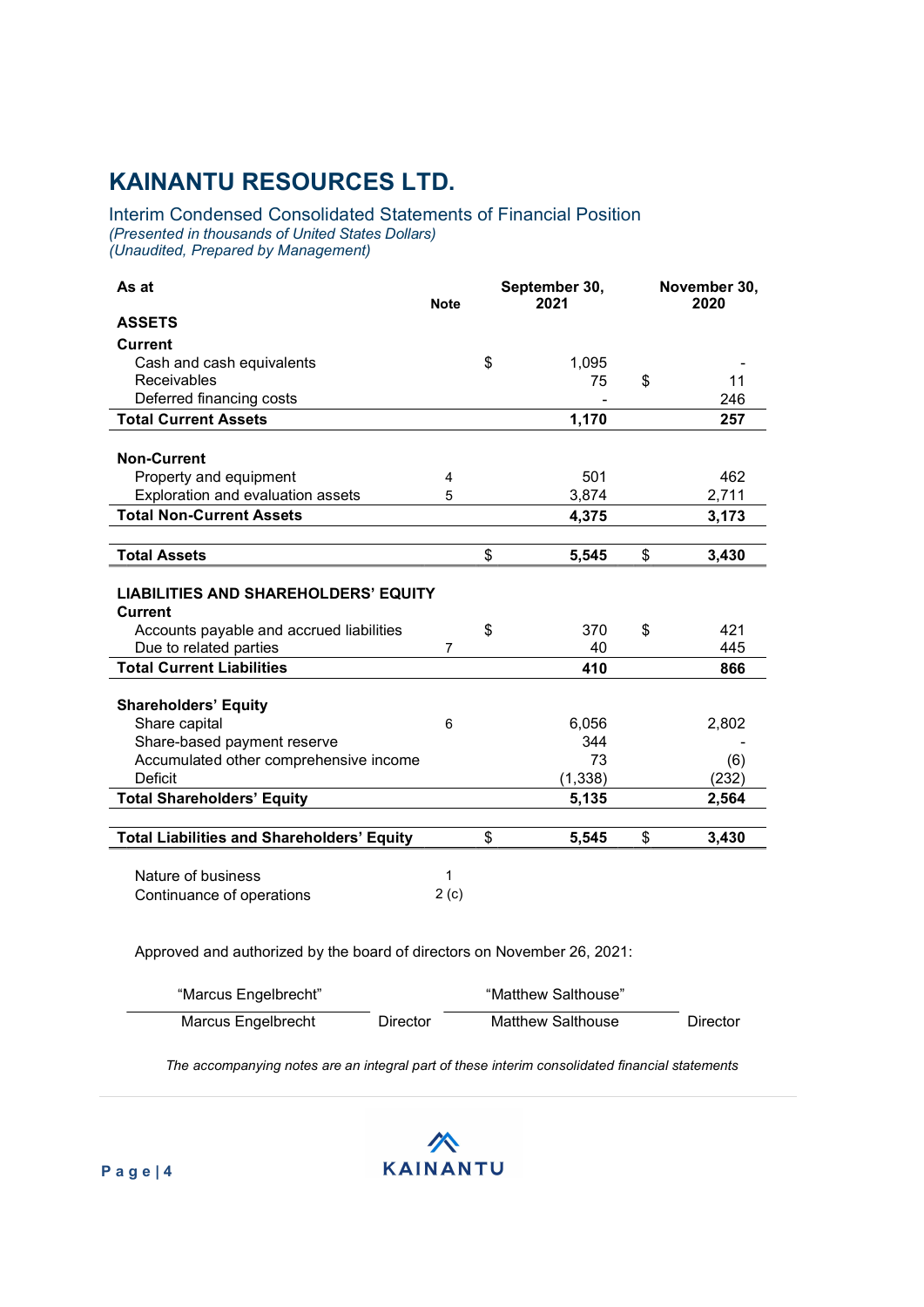Interim Consolidated Statements of Loss and Comprehensive Loss (Presented in thousands of United States Dollars) (Unaudited, Prepared by Management)

|                                                                       | <b>Note</b> | Ten months<br>ended<br>September 30,<br>2021 |    | Nine months<br>ended<br>August 31,<br>2020 |
|-----------------------------------------------------------------------|-------------|----------------------------------------------|----|--------------------------------------------|
| <b>EXPENSES</b>                                                       |             |                                              |    |                                            |
| Accounting and legal                                                  | \$          | 48                                           | \$ | 6                                          |
| Corporate and administrative                                          |             | 86                                           |    |                                            |
| Board and executive fees                                              |             | 204                                          |    | 29                                         |
| Marketing and investor relations                                      |             | 201                                          |    | 6                                          |
| Share-based payments                                                  |             | 230                                          |    |                                            |
| <b>Total Expenses</b>                                                 |             | (769)                                        |    | (42)                                       |
| <b>OTHER ITEMS</b><br>Foreign exchange (gain) loss<br>Listing expense | \$          | 1<br>336                                     | \$ |                                            |
| <b>Loss for the Period</b>                                            |             | (1, 106)                                     |    | (42)                                       |
| Foreign exchange translation                                          | \$          | (79)                                         | \$ |                                            |
| <b>Comprehensive Loss for the</b><br><b>Period</b>                    | \$          | (1,027)                                      | \$ | (42)                                       |
| Basic loss per common share                                           | \$          | (0.02)                                       | \$ | (0.01)                                     |
| Weighted average number of<br>common shares outstanding -<br>basic    |             | 44,940,783                                   |    | 6,716,325                                  |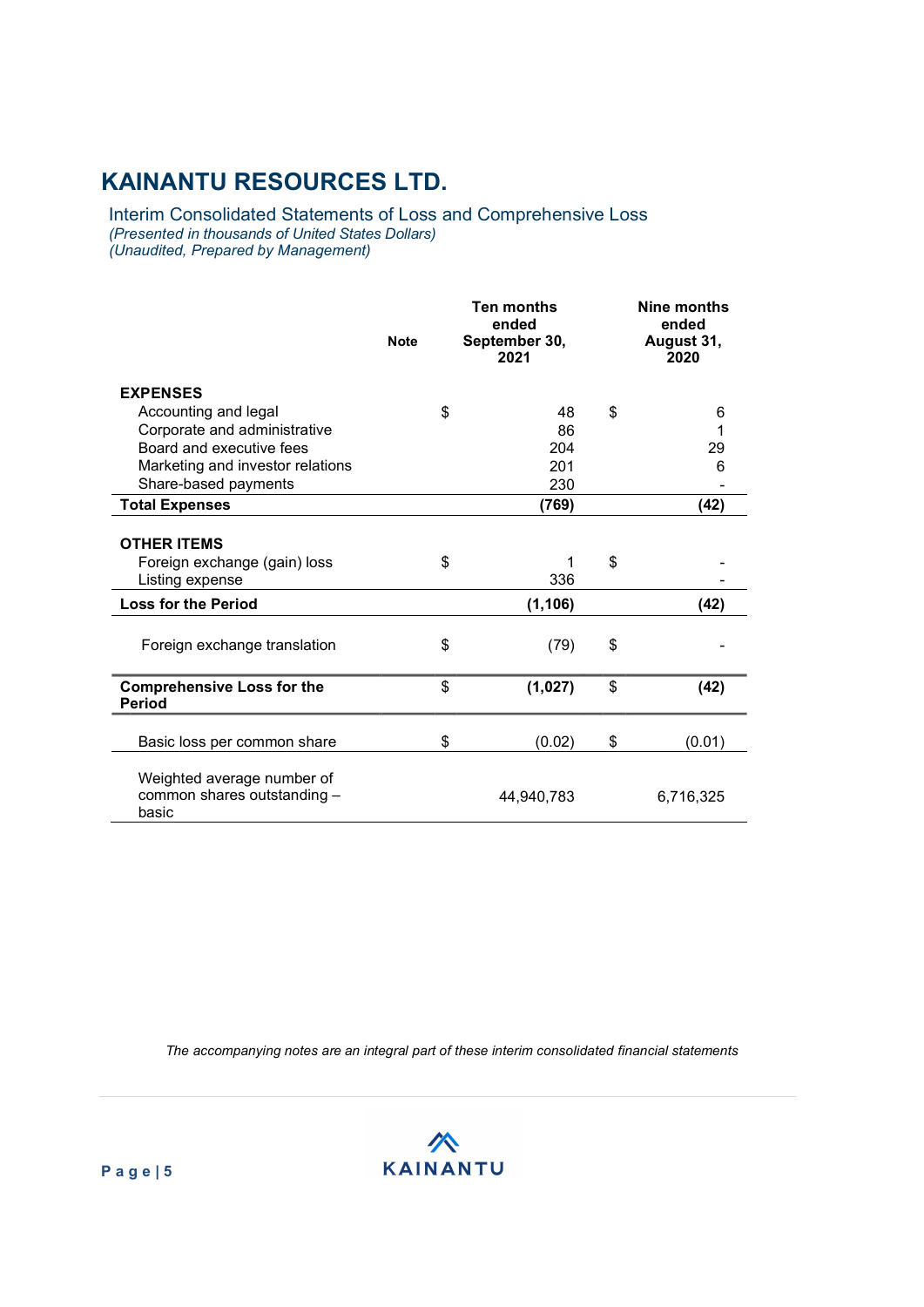Interim Consolidated Statements of Cash Flows (Presented in thousands of United States Dollars) (Unaudited, Prepared by Management)

|                                               | <b>Note</b> | <b>Ten months</b><br>ended<br>September 30,<br>2021 |    | <b>Nine months</b><br>ended<br>August 31,<br>2020 |
|-----------------------------------------------|-------------|-----------------------------------------------------|----|---------------------------------------------------|
| <b>OPERATING ACTIVITIES</b>                   |             |                                                     |    |                                                   |
| Loss for the period                           | \$          | (1, 106)                                            | \$ | (42)                                              |
| Foreign exchange                              |             | 1                                                   |    |                                                   |
| Listing expense                               |             | 336                                                 |    |                                                   |
| Share-based payments                          |             | 230                                                 |    |                                                   |
| Changes in non-cash working capital items:    |             |                                                     |    |                                                   |
| Receivables                                   |             | (64)                                                |    | (6)                                               |
| Deferred Financing costs                      |             | 247                                                 |    |                                                   |
| Accounts payable and accrued liabilities      |             | 34                                                  |    | 48                                                |
| Due to related parties                        |             | (445)                                               |    |                                                   |
| <b>Cash used in Operating Activities</b>      |             | (767)                                               |    |                                                   |
| <b>INVESTING ACTIVITIES</b>                   |             |                                                     |    |                                                   |
| Payment for exploration and evaluation assets | \$          | (1, 134)                                            | \$ |                                                   |
| Payment for plant and equipment               |             | (69)                                                |    |                                                   |
| Cash acquired from reverse acquisition        |             | 126                                                 |    |                                                   |
| <b>Cash used in Investing Activities</b>      |             | (1,077)                                             |    |                                                   |
| <b>FINANCING ACTIVITIES</b>                   |             |                                                     |    |                                                   |
| Proceeds from concurrent financing            | \$          | 2,921                                               | \$ |                                                   |
| Proceeds from warrant and option exercise     |             | 18                                                  |    |                                                   |
| <b>Cash provided by Financing Activities</b>  |             | 2,939                                               |    |                                                   |
| Change in cash                                |             | 1,095                                               |    |                                                   |
| Cash, beginning the period                    |             |                                                     |    |                                                   |
| Cash, end of period                           | \$          | 1,095                                               | \$ |                                                   |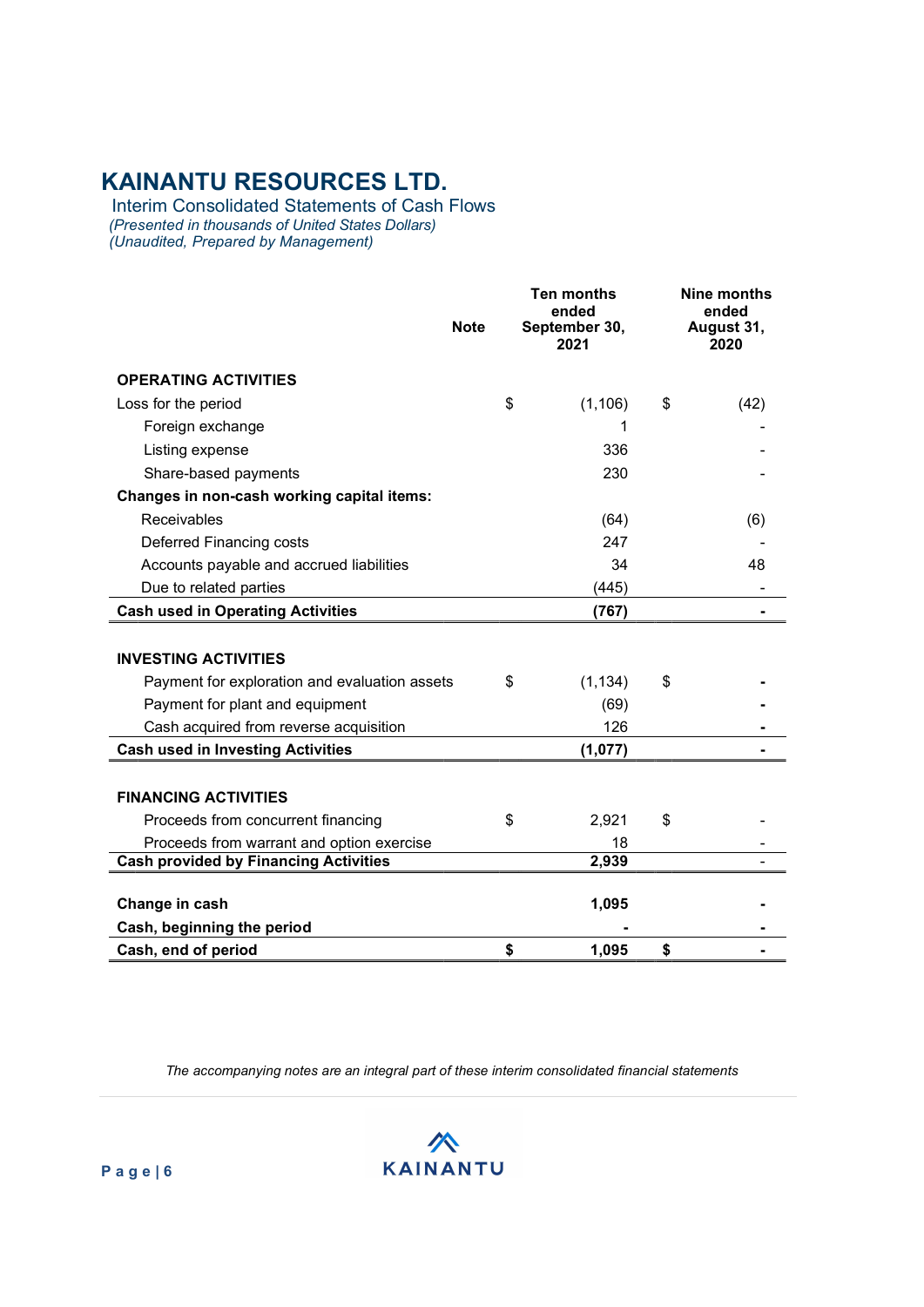#### Interim Consolidated Statements of Changes in Shareholders' Equity (Presented in thousands of United States Dollars) (Unaudited, Prepared by Management)

#### Share Capital Notes Number of shares Amount based Other Sharebased payment reserve Accumulated Deficit Comprehensive Income / (Loss) Deficit Shareholders' Total Equity  $\texttt{\$} \texttt{\$} \texttt{\$} \texttt{\$} \texttt{\$} \texttt{\$} \texttt{\$} \texttt{\$} \texttt{\$} \texttt{\$} \texttt{\$} \texttt{\$} \texttt{\$} \texttt{\$} \texttt{\$} \texttt{\$} \texttt{\$} \texttt{\$} \texttt{\$} \texttt{\$} \texttt{\$} \texttt{\$} \texttt{\$} \texttt{\$} \texttt{\$} \texttt{\$} \texttt{\$} \texttt{\$} \texttt{\$} \texttt{\$} \texttt{\$} \texttt{\$} \texttt{\$} \texttt{\$} \texttt{\$} \texttt{\$} \texttt{\$ Balance – November 30, 2019 1,500 2 - - (1) 1 Share issuance - June 1, 2020 2,200,000 - - - - - Share issuance - June 1, 2020 17,798,500 <br>
Loss for the period (42) (42) (42) (42) Loss for the period  $\hspace{1.5cm}$  -  $\hspace{1.5cm}$  -  $\hspace{1.5cm}$  -  $\hspace{1.5cm}$  -  $\hspace{1.5cm}$   $\hspace{1.5cm}$   $\hspace{1.5cm}$   $\hspace{1.5cm}$   $\hspace{1.5cm}$   $\hspace{1.5cm}$   $\hspace{1.5cm}$   $\hspace{1.5cm}$   $\hspace{1.5cm}$   $\hspace{1.5cm}$   $\hspace{1.5cm}$   $\hspace{1.5cm}$  Foreign exchange translation and the set of the set of the set of the set of the set of the set of the set of the set of the set of the set of the set of the set of the set of the set of the set of the set of the set of th Balance – August 31, 2020 20,000,000 2,802 - (3) (43) 2,756 Loss for the period (189) (189) (189) (189) (189) (189) (189) Foreign exchange translation and the set of the set of the set of the set of the set of the set of the set of the set of the set of the set of the set of the set of the set of the set of the set of the set of the set of th Balance – November 30, 2020 20,000,000 2,802 - (6) (232) 2,564 Consideration for reverse acquisition  $\begin{array}{ccc} 4,000,000 & 428 & - & - & - & - & 428 \\ 20.500.000 & 3.168 & - & - & - & - & 3.168 \end{array}$ Concurrent financing 20,500,000 3,168 - - - 3,168 Finders' fees (shares) 572,400 - - - - - Finders' fees (warrants) - (90) 90 - - - Finders' fees (cash)  $(29)$ Corporate finance fees (warrants) - (24) 24 - - - Corporate finance fees (cash)  $(53)$  -Share issuance costs (164) (164) (164) Exercise of options 133,333 | 133,333 | 133,333 | 133,333 | 133,333 | 133,938 | 10 Exercise of brokers warrants 100,000 8 - - - 8 Loss for the period - - - - (1,106) (1,106) Share base payments Foreign exchange translation and the state of the state of the state of the state of the state of the state of the state of the state of the state of the state of the state of the state of the state of the state of the sta Balance – September 30, 2021 45,305,733 (6,056 344 73 (1,338) 5,135

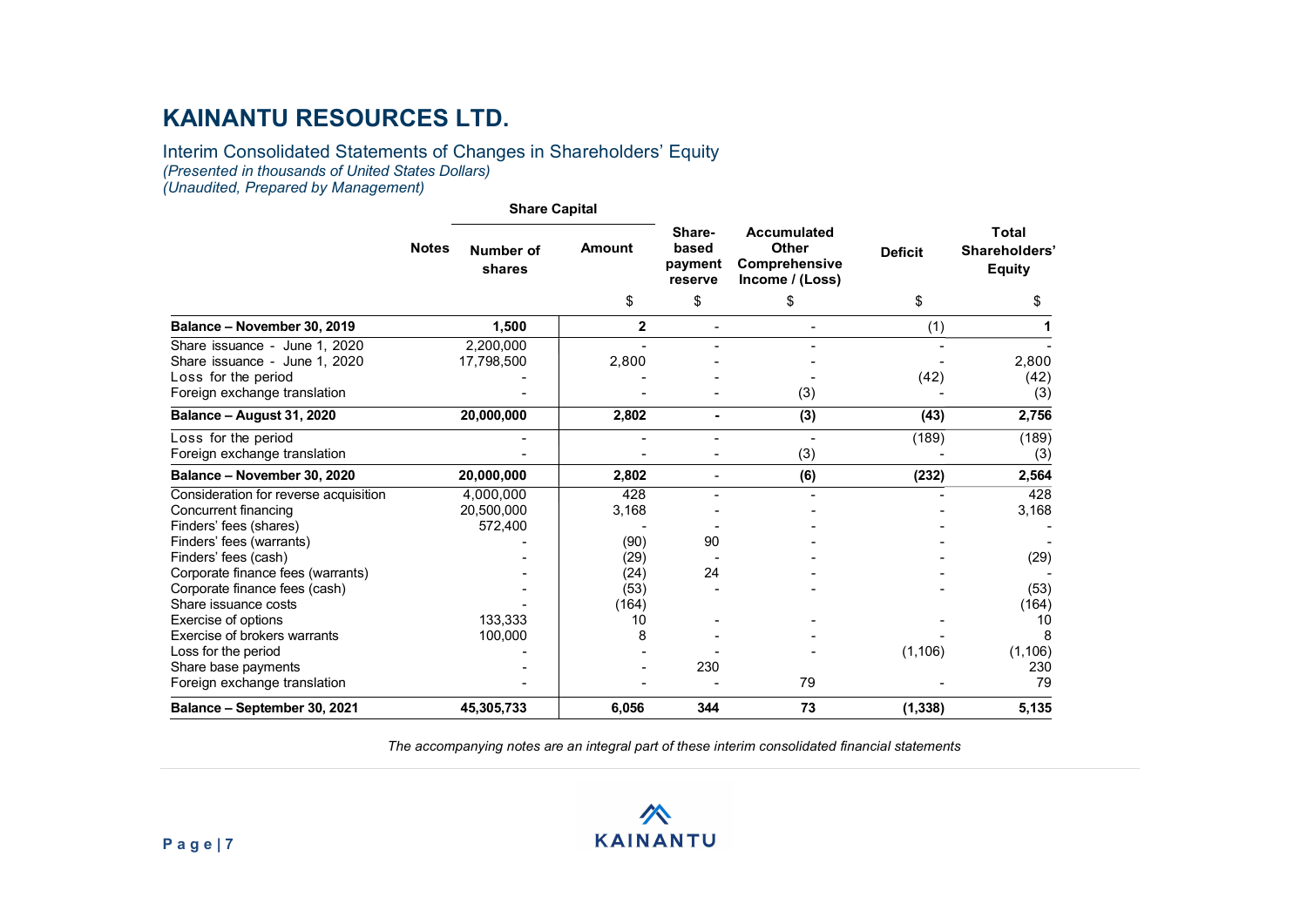Notes to the Interim Condensed Consolidated Financial Statements September 30, 2021 (Presented in Thousands of United States Dollars) (Unaudited, Prepared by Management)

### 1. NATURE OF BUSINESS

The Company was incorporated under the Business Corporations Act (British Columbia) on July 4, 2018 as a Capital Pool Company under the policies of the TSX Venture Exchange (the "TSX-V").

The principal business of the Company was the identification and evaluation of assets or businesses with a view to completing a "Qualifying Transaction" as it is defined in the policies of the TSX-V.

On November 23, 2020, the Company changed its name to Kainantu Resources Ltd. and on December 3, announced that it had completed the acquisition of all of the issued and outstanding shares of Kainantu Resources Pte. Ltd. ("Kainantu") (the "Transaction"). The Transaction resulted in a reverse takeover of the Company by the shareholders of Kainantu, constituting the Company's Qualifying Transaction as such term is defined in Policy 2.4 - Capital Pool Companies of the TSX-V.

Kainantu was incorporated in Singapore on August 21, 2019 and incorporated a subsidiary Kainantu Resources Limited, on February 1, 2020 for the purpose of acquiring mineral exploration properties in Papua New Guinea ("PNG").

Pursuant to the Transaction, the Company issued an aggregate of 20,000,000 Company Shares to the founding holders of common shares of Kainantu ("Kainantu Shares") on the basis of one Company Share for each Kainantu Share at price of Canadian Dollars ("CDN") \$0.20 per Kainantu Share. In addition, the Company will issue 5,000,000 common shares to the founding holders of Kainantu, pro rata in accordance with their holdings of Kainantu Shares, as additional consideration at such time as the Company has established and completed a technical report in compliance with National Instrument 43-101 - Standards of Disclosure for Mineral Projects ("NI 43-101") supporting an inferred resource (as such term is defined in NI 43-101).

Immediately following the Transaction:

- 2,100,000 common shares of the Company were held by the existing shareholders;
- 1,900,000 common shares of the Company were held by former Kainantu shareholders;
- 20,000,000 common shares of the Company were issued to the former shareholders of Kainantu in exchange of Kainantu Shares;
- 20,500,000 shares and 10,250,000 attaching warrants of the Company were issued pursuant to the concurrent financing in connection with the Transaction (the "Concurrent Financing"). The Company raised total proceeds of CDN \$4.1 million from Concurrent Financing. Each warrant entitles the holder to acquire a common share of the Company at an exercise price of CDN \$0.40 per common share until December 3, 2023;
- 572,400 common shares and 286,200 attaching warrants of the Company were issued to certain arm's length finders as finders' fee payable in connection with the Concurrent Financing. Each warrant entitles the holder to acquire a common share of the Company at an exercise price of CDN \$0.40 per common share until December 3, 2023;
- 437,400 warrants of the Company were issued to certain arm's length finders as finders' fee payable in connection with the Concurrent Financing. Each warrant entitles the holder to acquire a common share of the Company at an exercise price of CDN \$0.20 per common share until December 3, 2023;
- 763,700 warrants were issued to certain finders. Each warrant entitles the holder to acquire a common share of the Company at an exercise price of CDN \$0.20 per common share until December 3, 2023; and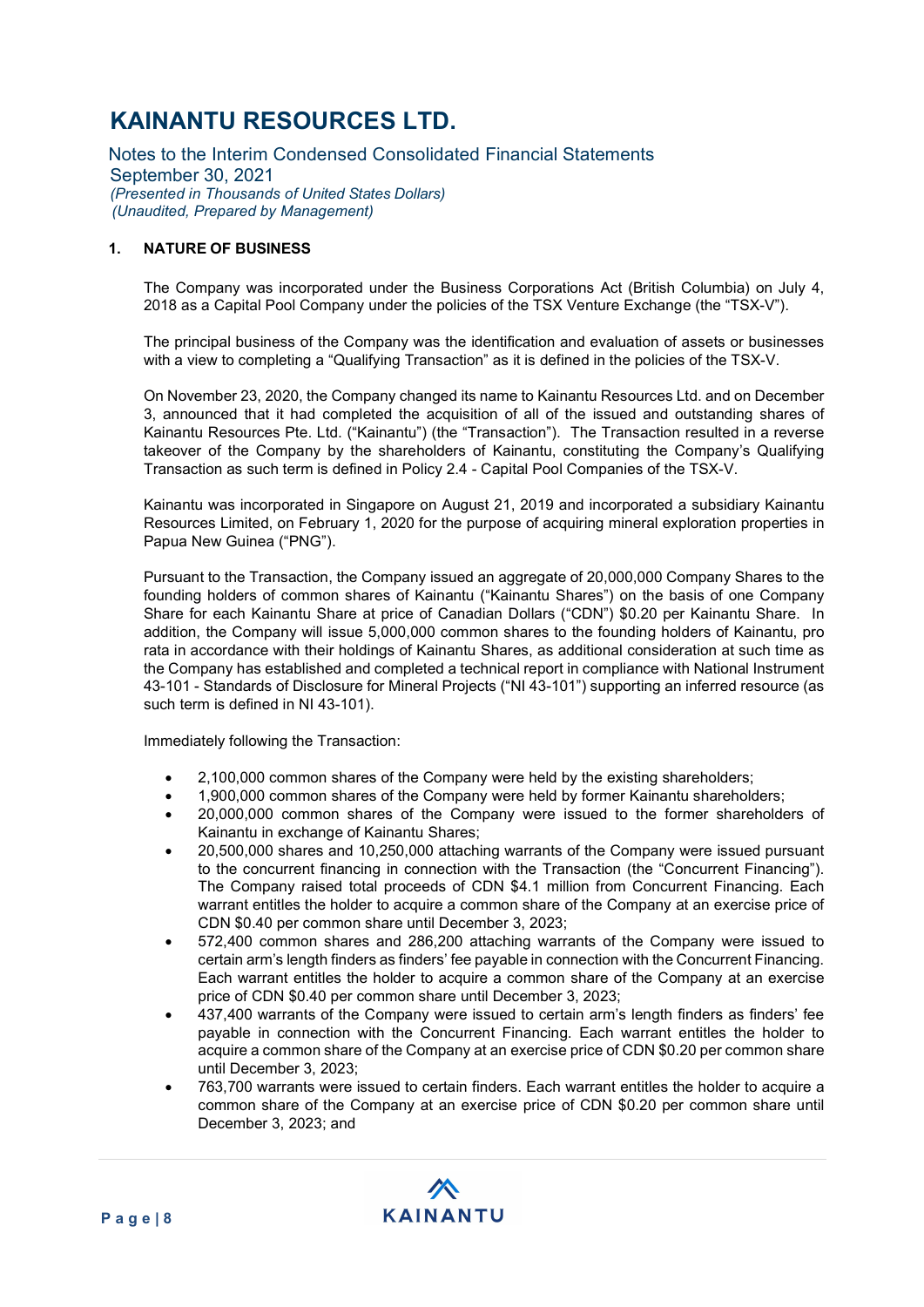Notes to the Interim Condensed Consolidated Financial Statements September 30, 2021 (Presented in Thousands of United States Dollars) (Unaudited, Prepared by Management)

### 1. NATURE OF BUSINESS (continued)

 490,000 warrants were issued as a corporate finance fee. Each warrant entitles the holder to acquire a common share of the Company at an exercise price of CDN \$0.40 per common share until December 3, 2023.

Together the Company, Kainantu and Kainantu Resources Limited form a wholly owned consolidated group ("the Group")

Since the Transaction resulted in the shareholders of Kainantu obtaining control of the Company, it constituted a reverse acquisition for accounting purposes with Kainantu being identified as the accounting acquirer. The net assets of the Company at the date of the reverse acquisition were deemed to have been acquired by Kainantu.

### 2. BASIS OF PREPARATION

#### a. Statement of compliance

These interim consolidated financial statements have been prepared in accordance with International Accounting Standard ("IAS") 34 Interim Financial Reporting and based on principles of International Financial Reporting Standards ("IFRS") as issued by the International Accounting Standards Board and Interpretations of the International Financial Reporting Interpretations Committee ("IFRIC"). These financial statements should be read in conjunction with the annual audited consolidated financial statements of Kainantu Resources Pte. Ltd for the period ended November 30, 2020, which include all of the significant accounting policies, and have been prepared in accordance with the same methods of application.

These interim consolidated financial statements were approved by the board of directors on August 29, 2021.

#### b. Basis of measurement

These interim consolidated financial statements have been prepared on a historical cost basis, except for certain financial instruments which have been measured at fair value. In addition, these financial statements have been prepared using the accrual basis of accounting, except for cash flow information.

#### c. Continuance of Operations

These interim condensed consolidated financial statements are prepared on a going concern basis, which assumes that the Group will be able to meet its obligations and continue its operations for its next fiscal year. Realization values may be substantially different from the carrying values shown and these consolidated financial statements do not include adjustments that would be necessary if the going concern assumption is not appropriate.

The Group's continuing operations and its ability to meet mineral property and other commitments are dependent upon the ability of the Group to continue to raise additional equity or debt financing and to seek joint venture partners. Although the Group has been successful at raising capital in the past,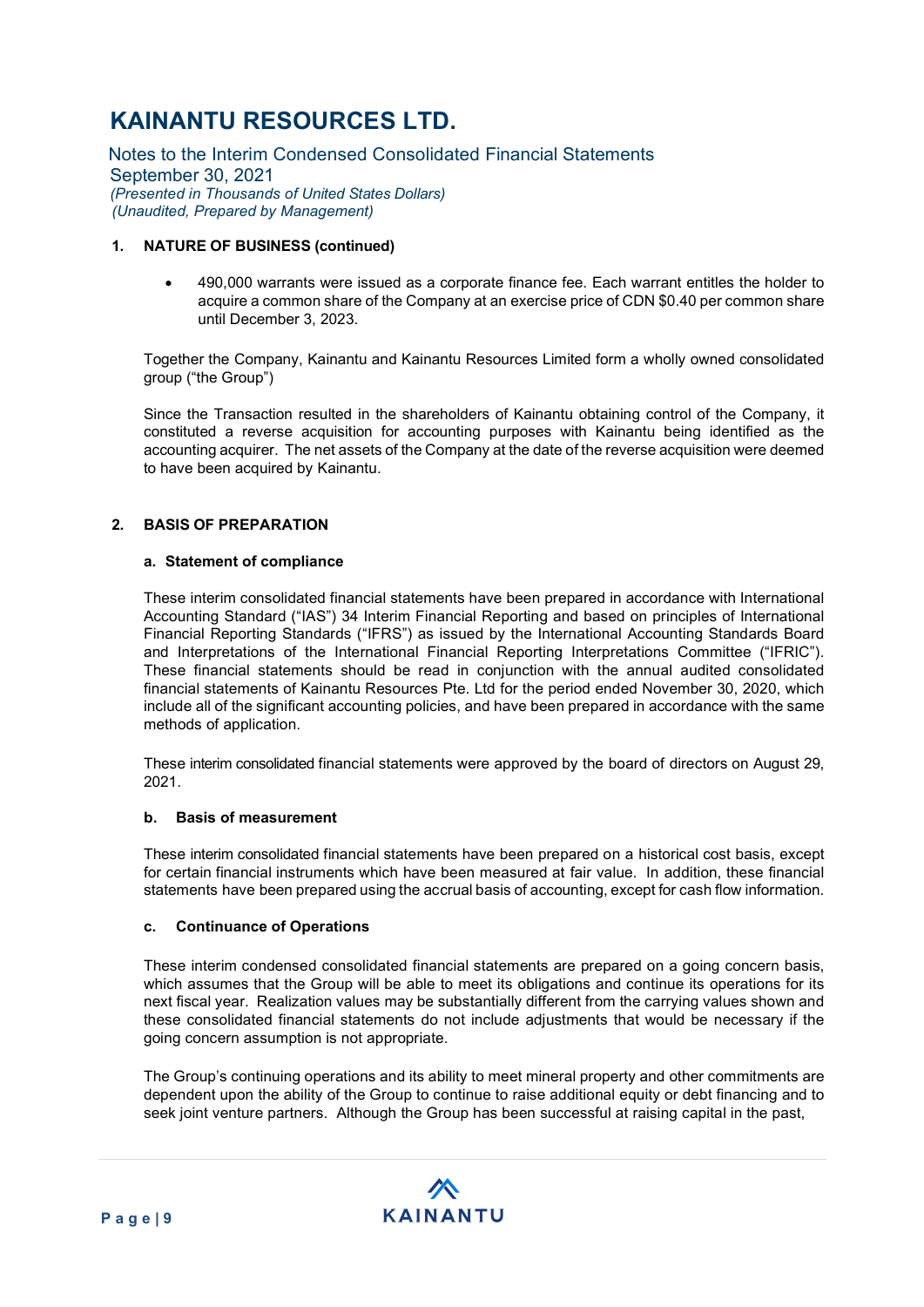Notes to the Interim Condensed Consolidated Financial Statements September 30, 2021 (Presented in Thousands of United States Dollars) (Unaudited, Prepared by Management)

### 2. BASIS OF PREPARATION (Continued)

there is no assurance that the Group will be able to raise adequate financing on terms that are acceptable to the Group, if at all. Based on its current plans, budgeted expenditures, and cash requirements, management believes the Group would need to raise additional capital to accomplish its business objectives thereafter.

### d. Significant Accounting Estimates and Judgments

The preparation of financial statements in compliance with IFRS requires management to make certain critical accounting estimates and exercise judgement in applying the Group's policies. The estimates and associated assumptions are based on historical experience and various other factors that are believed to be reasonable under the circumstances, the results of which form the basis of making the judgments about carrying values of assets and liabilities that are not readily apparent from other sources. Actual results may differ from these estimates.

In preparing these interim condensed consolidated financial statements, the significant judgments made by management in applying the Group's accounting policies and the key sources of estimation uncertainty, except for the judgments and estimates involved with the reverse acquisition (Note 3), were the same as those applied to the audited consolidated financial statements of Kainantu Resources Pte. Ltd. for the period ended November 30, 2020.

#### e. Comparative Figures

Certain comparative figures have been reclassified to conform to the current year's presentation.

#### f. Presentation currency

These consolidated financial statements are presented in United States Dollars ("USD") which differs from the Company's functional currency which is CAD. Functional currencies of each entity are set out below.

Effective December 3, 2020, the Group has changed its presentation currency to USD from CAD. This change in presentation currency was made to better reflect the group's business activities, following the acquisition by Kainantu and forming the Group where the main operating entity adopts USD as the functional currency.

The interim condensed consolidated financial statements, for all years presented, are shown in the new presentation currency. Historically, the results of the Company have been presented in CAD.

Amounts are translated to the US dollar as follows:

- The consolidated income statements and consolidated statements of comprehensive income are translated into the presentation currency using the average exchange rates prevailing during each reporting period.
- Assets and liabilities on the consolidated statements of financial position were translated using the period-end exchange rates.
- Shareholders' equity balances were translated using historical rates based on rates in effect on the date of material transactions.

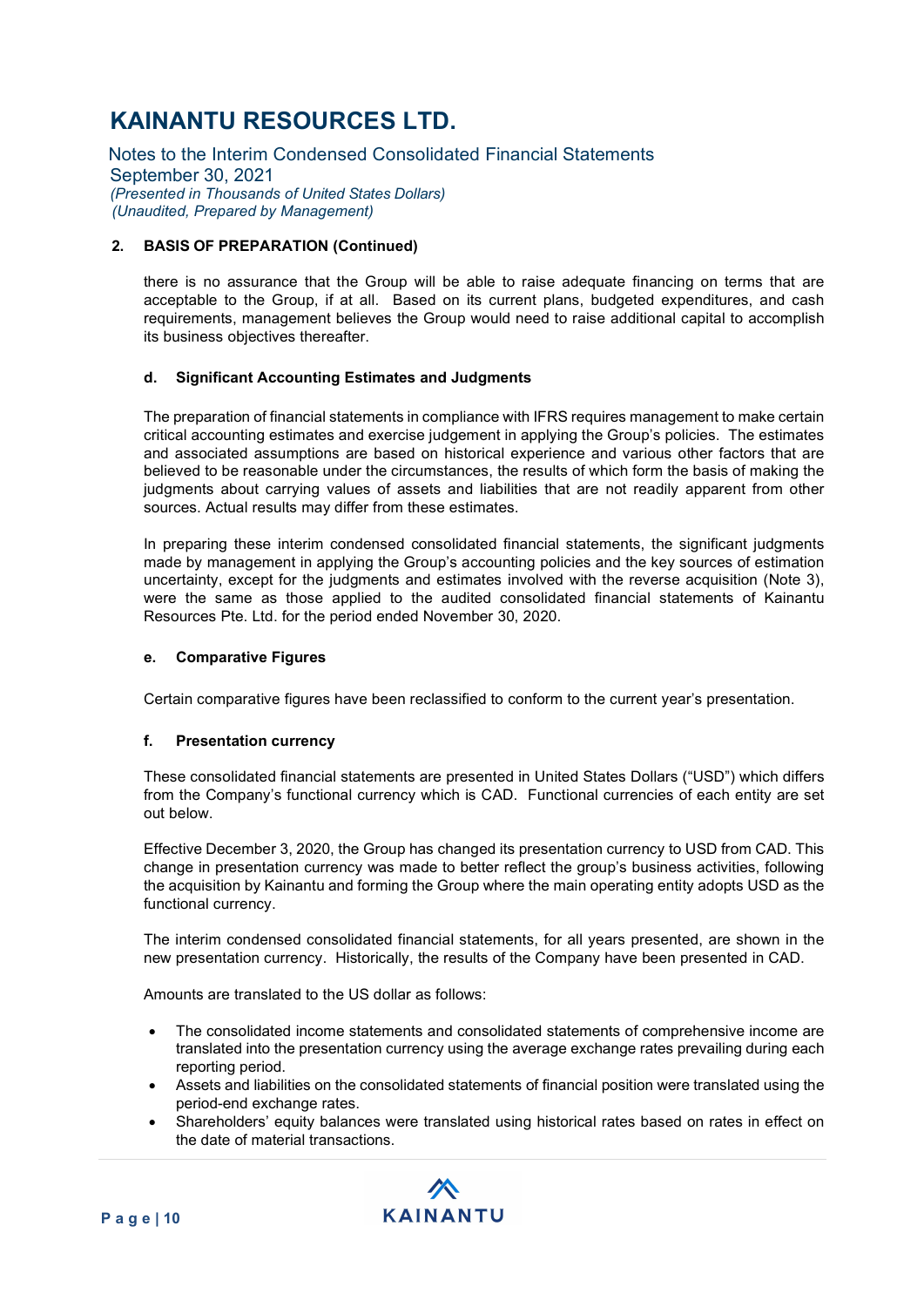Notes to the Interim Condensed Consolidated Financial Statements September 30, 2021 (Presented in Thousands of United States Dollars) (Unaudited, Prepared by Management)

### 2. BASIS OF PREPARATION (Continued)

As a result of the change in presentation currency all amounts are expressed in USD unless otherwise noted.

The Group's non-USD functional currency entities have been translated to the USD dollar in accordance with IAS 21, The Effects of Changes in Foreign Exchange Rates.

#### g. Basis of consolidation

The consolidated financial statements comprise the financial statements of the Company and its subsidiary. Control is achieved when the Group is exposed, or has rights, to variable returns from its involvement with the investee and has the ability to affect those returns through its power over the investee.

Consolidation of a subsidiary begins when the Company obtains control over the subsidiary and ceases when the Company loses control of the subsidiary. All intra-group assets and liabilities, revenues, expenses and cash flows relating to intra-group transactions are eliminated.

| <b>Entity</b>              | Ownership<br>% | <b>Country of</b><br>incorporation | Nature /<br><b>Activities</b> | <b>Functional</b><br><b>Currency</b> |
|----------------------------|----------------|------------------------------------|-------------------------------|--------------------------------------|
| Kainantu Resources Ltd     | ۰.             | Canada                             | Listed company                | <b>CAD</b>                           |
| Kainantu Resources Pte Ltd | 100%           | Singapore                          | Holding company               | SGD                                  |
| Kainantu Resources Limited | 100%           | Papua New Guinea                   | Mineral<br>exploration        | <b>USD</b>                           |

### 3. REVERSE TAKEOVER BY KAINANTU

As described in Note 1, on December 3, 2020, the Company and Kainantu completed the Transaction which constituted a reverse acquisition. The shareholders of Kainantu obtained control of the Company and the combined entity, by obtaining control of the voting power of the Company and the resulting power to govern its financial and operating policies.

For accounting purposes, Kainantu has been treated as the accounting parent company (legal subsidiary) and PLB has been treated as the accounting subsidiary (legal parent) in these consolidated financial statements.

The Transaction was accounted for as a reverse acquisition in accordance with the guidance provided in IFRS 2, Share‐based Payments and IFRS 3, Business Combinations. As the Company did not qualify as a business according to the definition in IFRS 3, the reverse acquisition did not constitute a business combination, rather it was treated as an issuance of shares by Kainantu for the net assets of the Company and to obtain a listing status.

Accordingly, no goodwill or intangible assets were recorded with respect to the Transaction. As Kainantu was deemed to be the acquirer for accounting purposes, its assets, liabilities and operations since incorporation are included in these consolidated financial statements at their historical carrying value. The Company's results of operations have been included from December 3, 2020.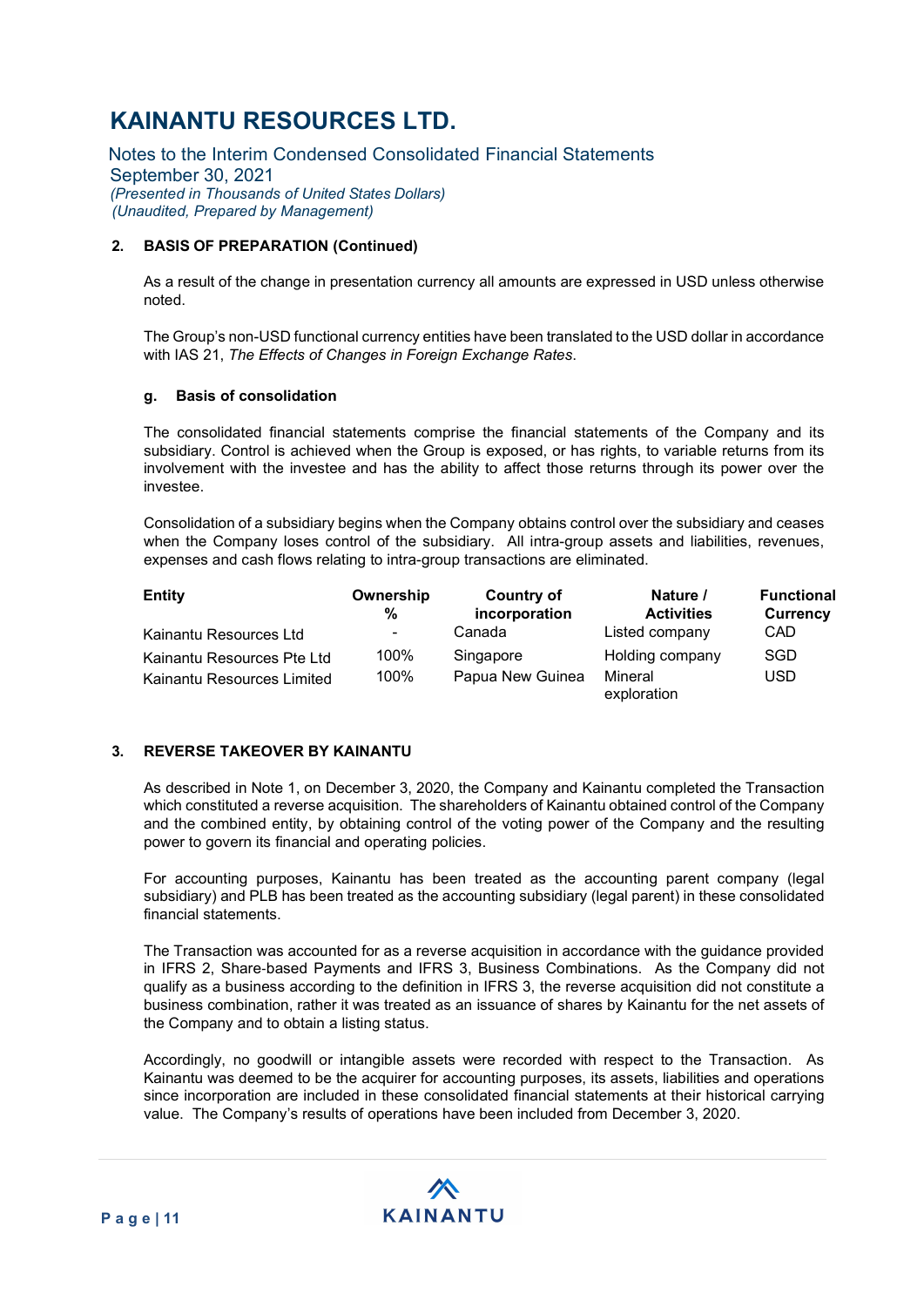Notes to the Interim Condensed Consolidated Financial Statements September 30, 2021 (Presented in Thousands of United States Dollars) (Unaudited, Prepared by Management)

### 3. REVERSE TAKEOVER BY KAINANTU (Continued)

For the acquisition of the Company by Kainantu, the consideration received is deemed to be the fair value of the net assets of the Company which on December 3, 2020 were as follows:

| <b>Purchase Price</b>                                 |           |
|-------------------------------------------------------|-----------|
| Fair value of shares acquired by Kainantu vendors     | \$<br>103 |
| Fair value of shares retained by Company shareholders | 325       |
| <b>Transaction costs</b>                              |           |
| <b>Total Purchase Price</b>                           | 428       |
|                                                       |           |
| <b>Net Assets Acquired</b>                            |           |
| <b>Current Assets</b>                                 |           |
| Cash                                                  | 126       |
| Accounts Receivable                                   |           |
| <b>Current Liabilities</b>                            |           |
| <b>Accounts Payable</b>                               | (35)      |
| <b>Net Identifiable Assets</b>                        | 92        |
|                                                       |           |
| <b>Listing expense</b>                                | \$<br>336 |

The fair value per share acquired by the Kainantu vendors reflects the transaction price of CAD \$0.07 and the shares retained by the shareholders of PLB based on the capital raising price of CAD \$0.20.

As a result of PLB not meeting the definition of a business under IFRS 3, a listing expense of \$0.34 million has been recorded. This represents the excess of the purchase price over the fair value of the assets and liabilities acquired and is characterised as a capital raising cost.

### 4. PROPERTY AND EQUIPMENT

| Cost                            | <b>Office</b><br><b>Equipment</b><br>\$ | Machinery &<br><b>Equipment</b><br>Ъ | <b>Motor</b><br><b>Vehicles</b><br>\$ | <b>Construction</b><br>in Progress<br>ъ | <b>Total</b><br>\$ |
|---------------------------------|-----------------------------------------|--------------------------------------|---------------------------------------|-----------------------------------------|--------------------|
| <b>November 30, 2020</b>        | 11                                      | 6                                    | 91                                    | 370                                     | 478                |
| Additions                       | 1                                       | 68                                   |                                       |                                         | 69                 |
| <b>September 30, 2021</b>       | 12                                      | 74                                   | 91                                    | 370                                     | 547                |
| <b>Accumulated Depreciation</b> |                                         |                                      |                                       |                                         |                    |
| <b>November 30, 2020</b>        | $(-)$                                   |                                      | 15                                    |                                         | 16                 |
| Depreciation                    | 2                                       | 3                                    | 25                                    |                                         | 30                 |
| <b>September 30, 2021</b>       | $\mathbf{2}$                            | 4                                    | 40                                    |                                         | 46                 |
| <b>Net Book Value</b>           | 10                                      | 70                                   | 51                                    | 370                                     | 501                |

Depreciation is capitalised to exploration and evaluation assets.

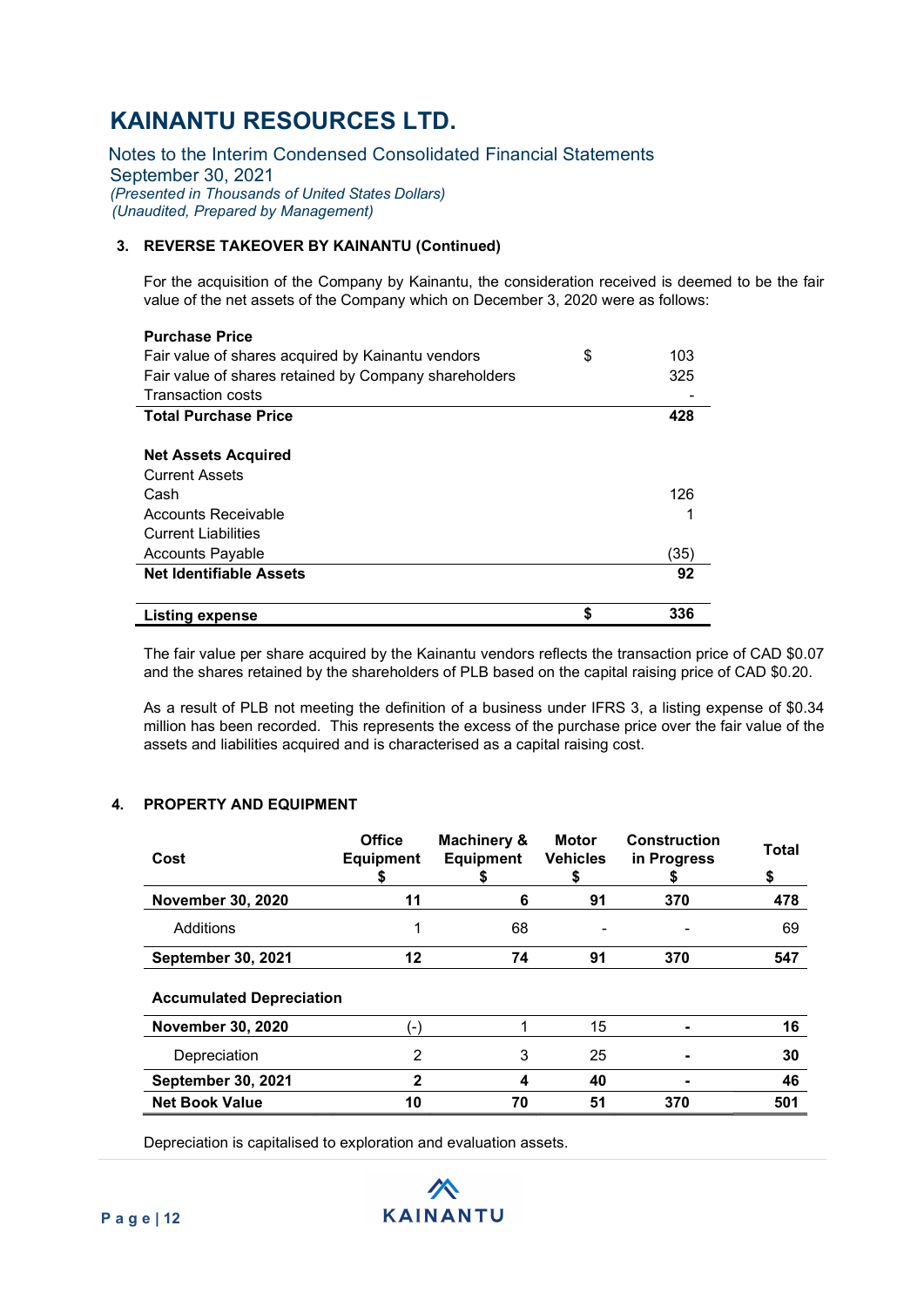Notes to the Interim Condensed Consolidated Financial Statements September 30, 2021 (Presented in Thousands of United States Dollars) (Unaudited, Prepared by Management)

### 5. EXPLORATION AND EVALUATION ASSETS

|                           | <b>Acquisition Cost</b> | Additions | Impairment               | Total |
|---------------------------|-------------------------|-----------|--------------------------|-------|
| <b>November 30, 2020</b>  | 2.331                   | 381       | $\overline{\phantom{a}}$ | 2.712 |
| Kainantu                  | ٠                       | 1.162     | $\overline{\phantom{a}}$ | 1.162 |
| <b>September 30, 2021</b> | 2.331                   | 1.543     | $\blacksquare$           | 3.874 |

Additions included \$29,725 of capitalized depreciation.

### 6. SHARE CAPITAL

The Company is authorized to issue unlimited ordinary shares.

During the period ended September 30, 2021, the Company issued 20,500,000 common shares and 10,250,000 share purchase warrants of the Company as part of the Concurrent Financing in conjunction with the reverse acquisition Transaction (Note 1) for total proceeds of CDN \$4.1 million.

Total cash financing cost incurred for the Concurrent Financing amounted to CDN \$38,220 and an additional 572,400 common shares and 1,486,900 share purchase warrants of the Company were issued to certain finders. A cash corporate finance fee of CDN \$68,000 was incurred and an additional 490,000 share purchase warrants of the Company were issued.

#### Share purchase warrants

Details of the status of the share purchase warrants are as follows:

|                                |            | 2021                    |                       |
|--------------------------------|------------|-------------------------|-----------------------|
|                                | Number of  | <b>Weighted Average</b> |                       |
|                                | Warrants   |                         | <b>Exercise Price</b> |
| Outstanding, beginning of year | 100.000    | S                       | 0.10                  |
| Granted                        | 10,250,000 |                         | 0.40                  |
| Granted                        | 1,486,900  |                         | 0.20                  |
| Granted                        | 490,000    |                         | 0.40                  |
| Exercised                      | (100,000)  |                         | 0.10                  |
| Outstanding, end of year       | 12,226,900 |                         | 0.38                  |

#### Stock option plan

The continuity of stock options is as follows:

|                                  | 2021              |                                        |  |  |  |
|----------------------------------|-------------------|----------------------------------------|--|--|--|
|                                  | Number of Options | Weighted Average Exercise Price<br>CDN |  |  |  |
| Balance, beginning of the period | 400,000           | 0.10                                   |  |  |  |
| Granted                          | 4,105,000         | 0.21                                   |  |  |  |
| Exercised                        | (133, 333)        | (0.10)                                 |  |  |  |
| Balance, end of the period       | 4,371,667         | 0.20                                   |  |  |  |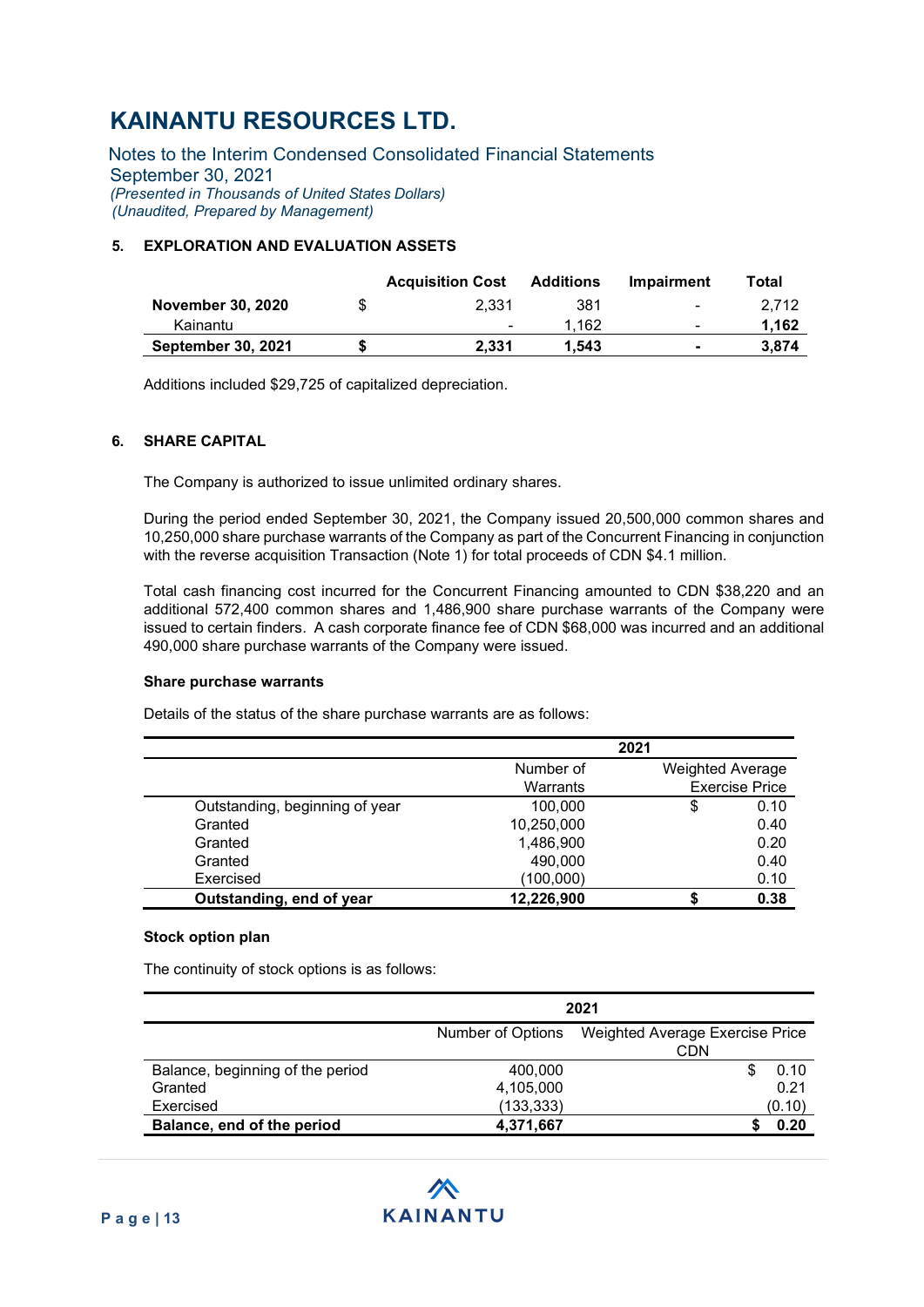Notes to the Interim Condensed Consolidated Financial Statements September 30, 2021 (Presented in Thousands of United States Dollars) (Unaudited, Prepared by Management)

### 6. SHARE CAPITAL (Continued)

The following stock options were outstanding and exercisable as at September 30, 2021:

|                                  |            |           | Remaining        |
|----------------------------------|------------|-----------|------------------|
|                                  | Exercise   | Number of | Contractual Life |
| <b>Expiry Date</b>               | Price      | Options   | (Years)          |
| March 14, 2024                   | CDN \$0.10 | 266,667   | 2.45             |
| December 23, 2025                | CDN \$0.21 | 4,105,000 | 4.23             |
| <b>Total</b>                     |            | 4,371,667 |                  |
| Weighted average years to expiry |            |           | 4.12             |

The Company recorded \$0.23 million in share-based compensation related to the vested stock options. The Company employed the Black-Scholes option-pricing model using the following assumptions:

### December 3, 2021

| <b>Assumptions:</b>                                 |                   |
|-----------------------------------------------------|-------------------|
| Risk-free interest rate                             | 0.3%              |
|                                                     |                   |
| Expected life of options                            | 5 years           |
| Expected volatility (based on comparable companies) | 100%              |
| Dividend yield                                      | Nil               |
| Forfeiture rate                                     | $0.0\%$           |
| Exercise price                                      | CDN \$0.21        |
| Share price on grant date                           | CDN \$0.28        |
| <b>Result</b>                                       |                   |
| Weighted average fair value per option granted      | <b>CDN \$0.22</b> |

### 7. RELATED PARTY TRANSACTIONS

#### Key Management Personnel

Key management personnel include those persons having authority and responsibility for planning, directing and controlling the activities of the Group. The Group has determined that key management personnel consist of executive and non-executive members of the Board and executive management team.

Key management personnel compensation comprised fees paid and share‐based compensation related to the fair value of the stock options granted to these key management personal.

Fees paid to key management personal in the 10 months ended September 30, 2021 were \$0.27 million (2020 - \$nil).

Recognition of share-based payments expense is included in the consolidated financial statements on a graded vesting basis. During the period ended September 30, 2021, share‐based compensation for the key management personnel amounted to \$0.23 million (2020 ‐ \$nil).